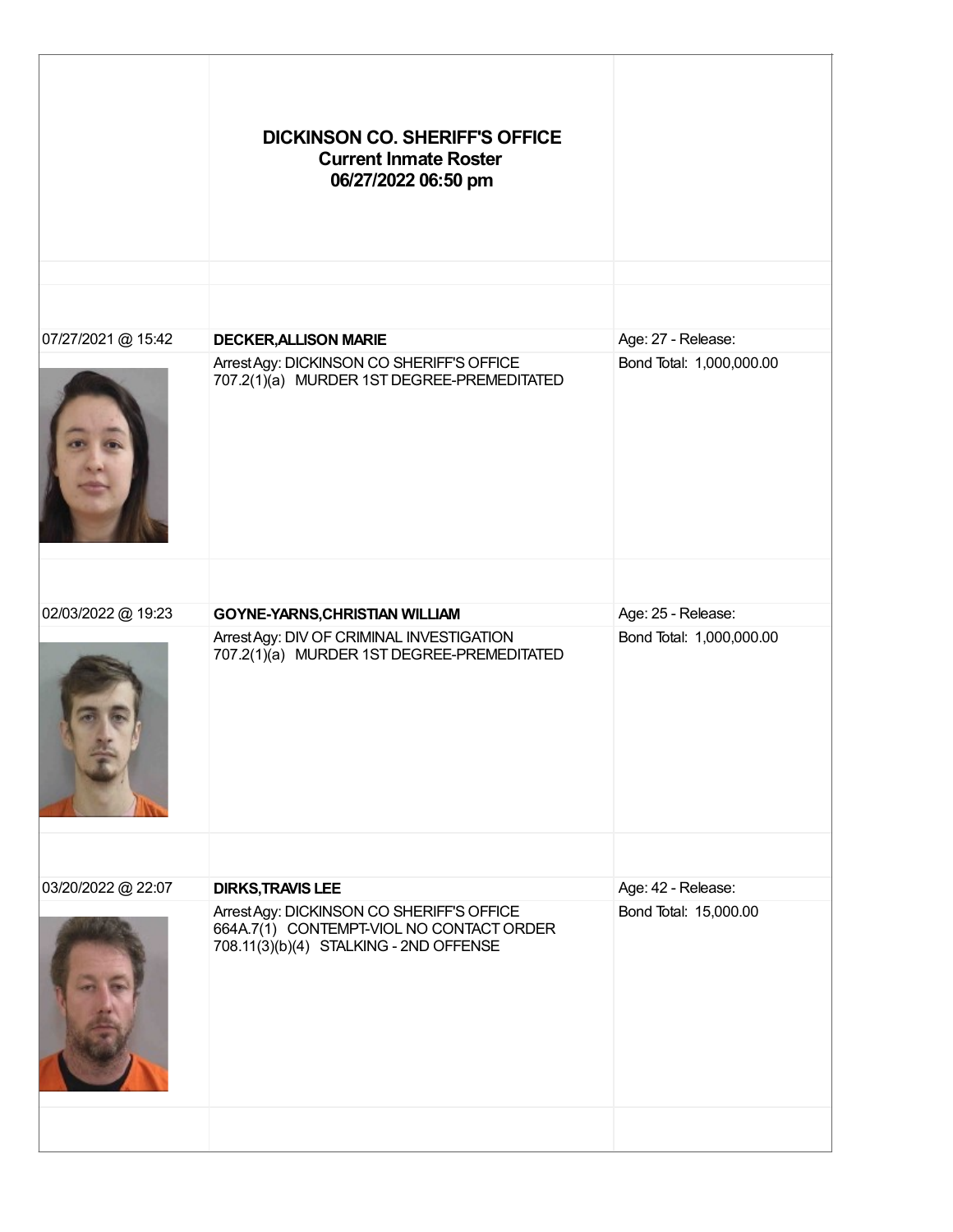| 04/08/2022 @ 16:06 | RICHARDSON, JOSHUA ALAN                                                                                                                                                                                                                                                                                                                                 | Age: 42 - Release:    |
|--------------------|---------------------------------------------------------------------------------------------------------------------------------------------------------------------------------------------------------------------------------------------------------------------------------------------------------------------------------------------------------|-----------------------|
|                    | Arrest Agy: SPIRIT LAKE POLICE DEPT<br>908.11 VIOLATION OF PROBATION<br>908.11 VIOLATION OF PROBATION<br>719.1(1)(b) INTERFERENCE WITH OFFICIAL ACT<br>0 HOLD FOR OTHER AGENCY<br>708.2A(4) DOMESTIC ABUSE ASSAULT-3RD SUB                                                                                                                              | Bond Total: 8,000.00  |
|                    |                                                                                                                                                                                                                                                                                                                                                         |                       |
| 05/06/2022 @ 15:47 | <b>MORISTON, ROBERT LEE</b>                                                                                                                                                                                                                                                                                                                             | Age: 42 - Release:    |
|                    | Arrest Agy: SPIRIT LAKE POLICE DEPT<br>715A.2(2)(a) FORGERY-FELONY<br>124.401(1)(c) CONTROLLED SUBSTANCE VIOLATION<br>453B.12 DRUG TAX STAMP VIOLATIONS<br>124.414 POSS OF DRUG PARAPHERNALIA<br>719.1(1)(b) INTERFERENCE WITH OFFICIAL ACT<br>0 HOLD FOR OTHER AGENCY                                                                                  | Bond Total: 5,000.00  |
|                    |                                                                                                                                                                                                                                                                                                                                                         |                       |
| 05/19/2022 @ 00:07 | <b>MITCHELL, AUSTIN LOYD</b>                                                                                                                                                                                                                                                                                                                            | Age: 28 - Release:    |
|                    | Arrest Agy: SPIRIT LAKE POLICE DEPT<br>321J.2(2)(a) OWI- 1ST OFFENSE<br>726.6(8) CHILD ENDANGERMENT<br>321.279(1)(a) ELUDING<br>321.17 OPERATE NON REGISTERED VEHICLE<br>321.20B PROVIDE PROOF FINANCIAL LIABIL<br>321.445 FAIL TO USE SEAT BELTS-ADULT<br>321.220 PERMIT UNAUTHORIZED PER TO DRV<br>321.387 IMPROPER REAR LAMPS<br>plus 7 more charges | Bond Total: 5,000.00  |
|                    |                                                                                                                                                                                                                                                                                                                                                         |                       |
| 06/09/2022 @ 21:21 | <b>HICKEY, JERMAINE MARTEL</b>                                                                                                                                                                                                                                                                                                                          | Age: 37 - Release:    |
|                    | Arrest Agy: OKOBOJI POLICE DEPT<br>708.11(3)(b)(1) STALKING-PROTECTIVE ORDER VIOL<br>714.7 OPERATE VEH W/O OWNERS CONSENT<br>664A.7(1) CONTEMPT-VIOL NO CONTACT ORDER<br>708.7(4) HARASSMENT - 3RD DEGREE<br>0 HOLD FOR OTHER AGENCY                                                                                                                    | Bond Total: 16,000.00 |
|                    |                                                                                                                                                                                                                                                                                                                                                         |                       |